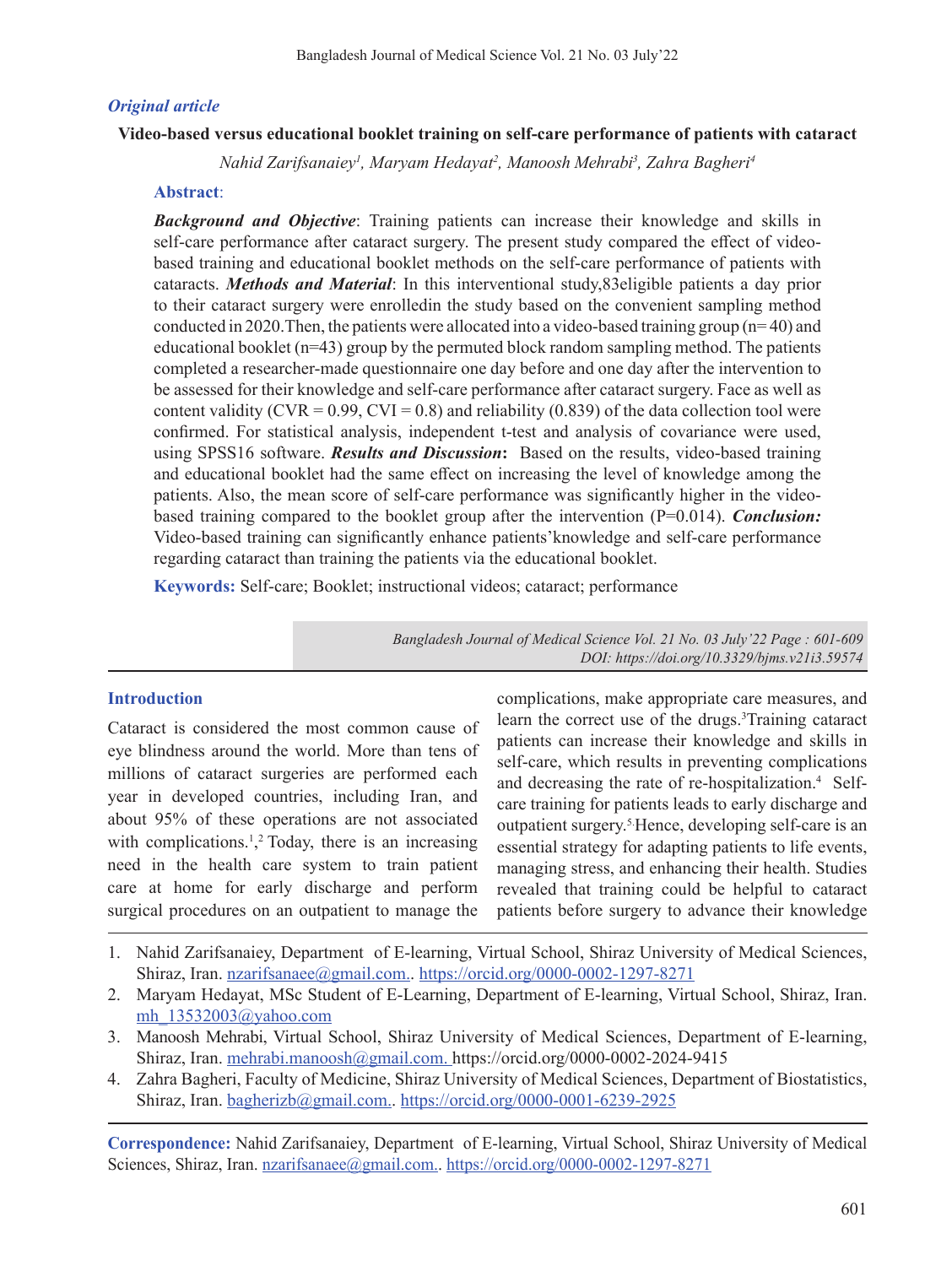and skills, leading to appropriate self-care activities. Furthermore, promoting self-care is one of the critical factors in faster recovery.<sup>6, 7</sup>

However, inadequate preoperative education can be a significant factor in preventing self-care. Different educational methods do not have the same effects, and it is necessary to evaluate their various products. Hence, selecting an appropriate training approach plays a significant role in learning and enhancing the patients' readiness for self-care. <sup>8</sup>Video-based learning by using audio, film, and animation can simulate the realworld, promoting patients' knowledge and skills for self-care behaviors. Educational videos can provide information about postoperative care for patients with different levels of education. They can

also be effective in delivering step-by-step training and frequent reviews.<sup>9</sup> Moreover, some studies have shown that video-based training is an effective method for promoting self-care of patients with permanent heart pacemakers, reducing the level of anxiety in patients before surgery, encouraging selfefficacy of pregnant mothers, and increasing patients' knowledge about cholangitis.<sup>10-14</sup>

Another standard method to train patients on postoperative care is using educational booklets. Studies have shown that using an educational booklet effectively affectspatients'quality of life with myocardial infarction after recovery. Educational booklets are conventional methods for caring for patients undergoing cataracts to prevent possible



Fig. 1. The patient's recruitment flow diagram.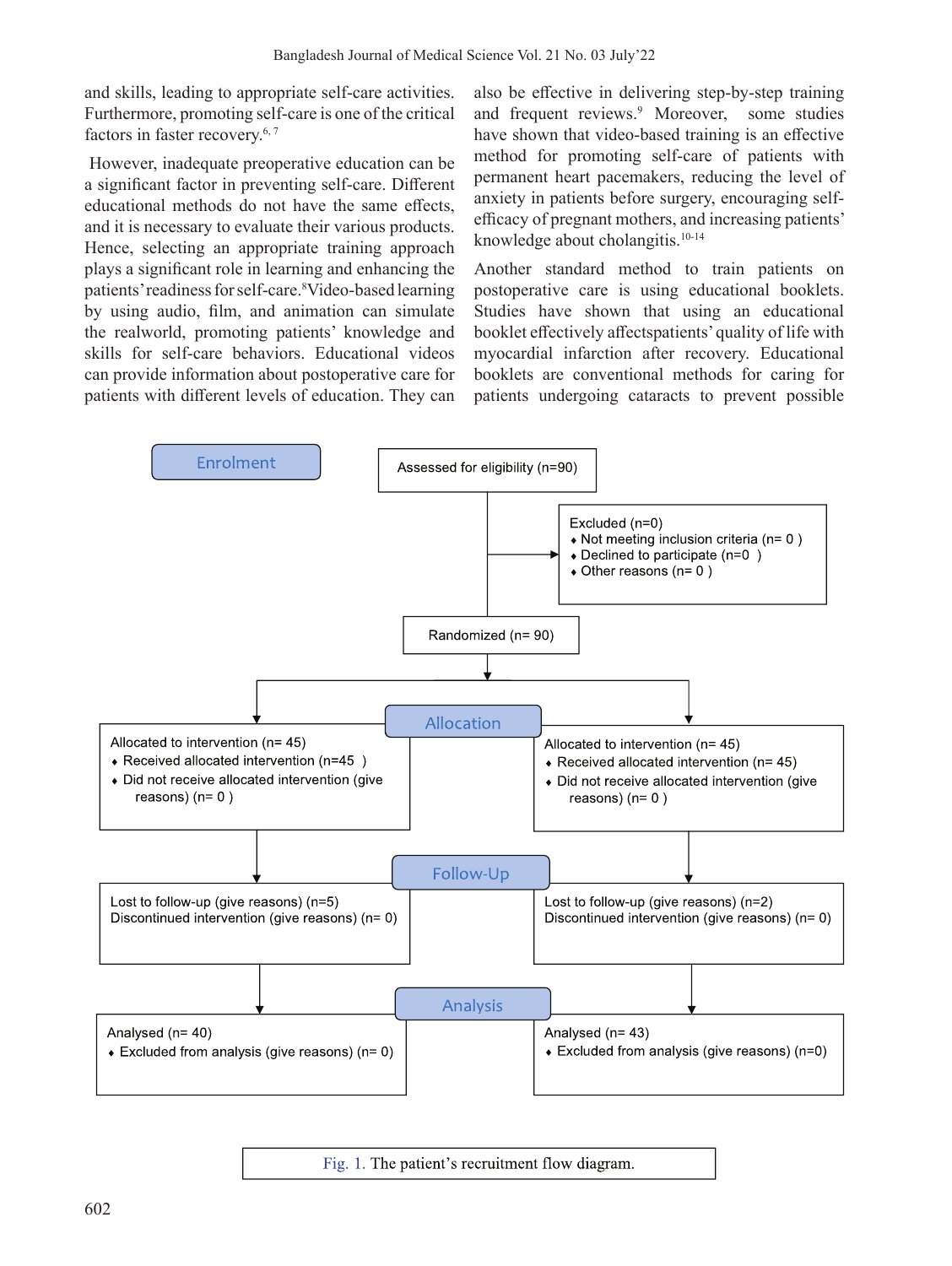complications. However, due to visual impairment, there is a need for simultaneous verb training in many cases.<sup>14</sup> Thus, video-based training for patients with cataracts can be a valuable tool for training patients, which unfortunately is less emphasized in self-care training for patients with cataracts. Also, since no study has been conducted in this area at Shiraz University of Medical Sciences, the present study examined and compared the effects of videobased training and educational booklet on the selfcare performance of patients with cataracts.

## **Materials and methods**

This pretest-posttestinterventional study was conducted with two intervention (educational video) and a control (educational booklet) groups. The study population consisted of cataract patients referring to Shiraz Binagostar Ophthalmology Clinic for some preoperative examination one day prior to surgery during July 2019- March 2020. Based on the results of a similar previous study<sup>15</sup> in which the effect size was 0.72 and considering a type I error rate of 0.05, power of 0.80 (using the following formula),



**Figure 2-** screenshots of the video-based training

the minimum sample size was estimated 31 in each group. However, considering the probability of dropout as 0.3, we evaluated 45 in each group as the final sample size in our study.

$$
n=\frac{2\sigma^2 (Z_{\alpha/2}+Z_{\beta})^2}{(\mu_1-\mu_2)}
$$

Ninety patients were selected based on the convenient sampling method. Patients were assigned to the intervention and control groups based on permuted block randomization (block= 15, block size=6). Inclusion criteria were cataract patients who needed surgery with the discretion of physicians, intended to participate in the study, and had the ability to see and hearing. Among them, seven patients were excluded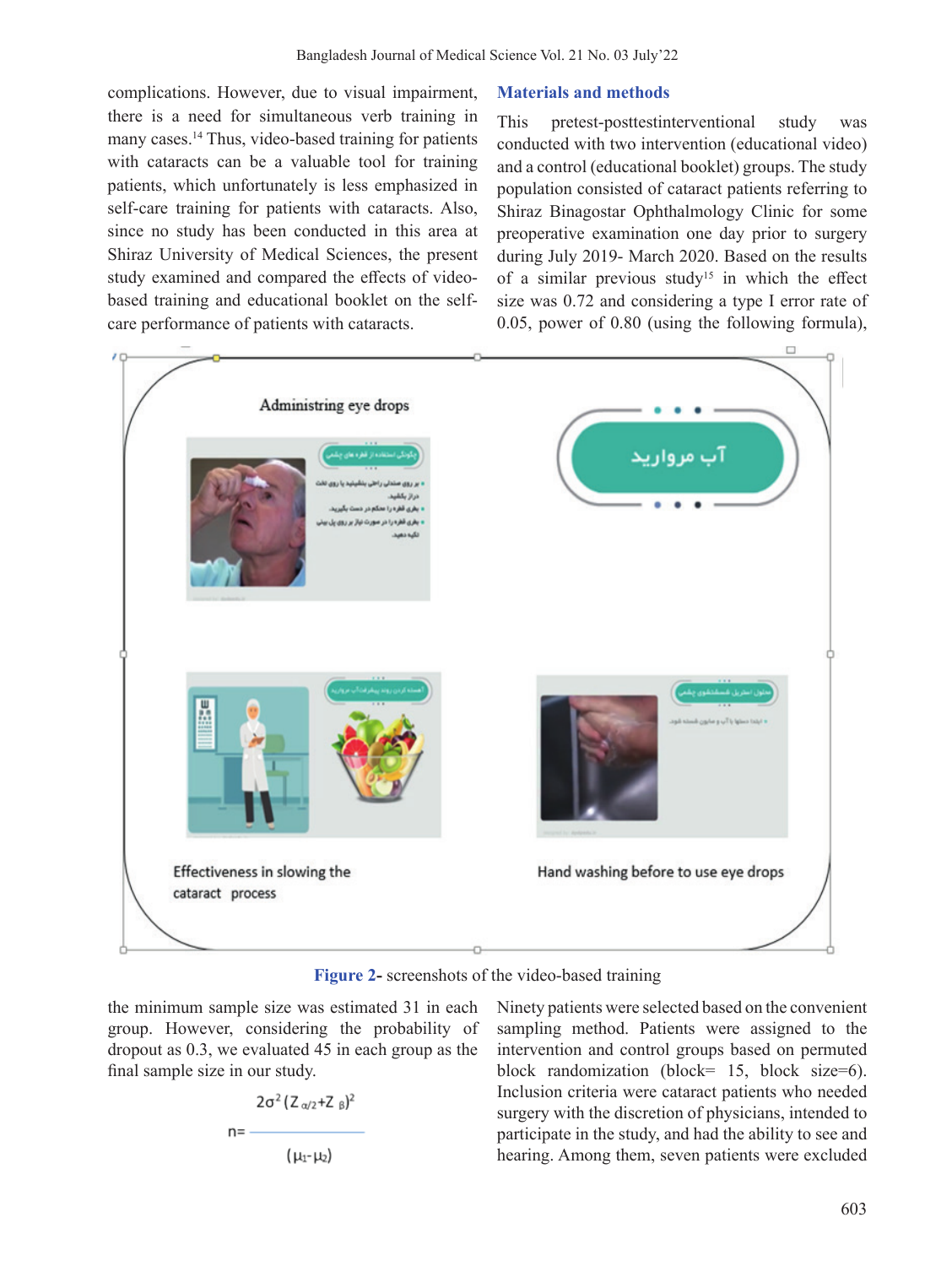due to the incompletion of the questionnaires(Figure 1). Each intervention group (educational video) and control group (educational booklet) was compared one day before andafter the training.

# *Stages of research*

After receiving the consent of the University Research Council to conduct research and obtaining ethical permission from the Ethics Committee,appropriate content on patients' self-care with cataracts was prepared using library reviews,valuable internal and external articles, and views of the supervision. 4,5,7,8 The topics were in three parts, including an introduction to cataract, causes, risk factors, clinical signs and diagnostic criteria, prevention and treatment approaches, and postoperative self-care.

The educational content was reviewed and evaluated by ten professors of the Ophthalmology Department of the Clinic affiliated to Shiraz University of Medical Sciences, and they applied the essentialmodifications. Then, the educational content was designed in two methods of video (Figure 2) and booklet.

It is worth noting that the contents of the educational booklet and video were quite similar.All video contents were shown stage-by-stage in the booklet in written forms and color still images (Table 1).

**Table 1.** Comparison of educational video and booklet features

| Total volume | Animation | Picture | Voice | Text   | Education |
|--------------|-----------|---------|-------|--------|-----------|
| Five minutes | *         |         |       | l∗     | Video     |
| Seven pages  |           | $\ast$  |       | $\ast$ | Booklet   |

The researchers developed the video contents based on Mayer's multimedia principles<sup>14</sup> and the educational booklet based on the exact contents approved by ophthalmologists.Then, the researchers began the study after obtaining permission from the university research deputy and managers of Binagostar Ophthalmology Clinic in Shiraz.First, the study objectives were explained to the participants, and written informed consent was obtained. Then, the patients' demographic information (age, gender, level of education, job status, underlying disease, diabetes, and hypertension) was fully recorded at the beginning of the study. For preventing data leakage between intervention and control groups, every other week was assigned to the control or intervention group. The patients were trained insmall groups (five-member groups). The researchers completed the questionnaire items on their behalf for illiterate patients but based on patients' opinions. In the control group, theeducational booklet was shown and read to the patients. In the present study, the studied patients and analysts who performed the study analysis were blinded.

We made a questionnaire for assessing the patients' knowledge and behavior regardingcataract self-care. Thefirstpartofthequestionnaireincludeddemographic information: age, gender, job, level of education, and history of diabetes, hypertension, and underlying diseases. The second part had 20 four-option questions in three domains; general information about cataracts: definition, causes and risk factors, signs and symptoms, and diagnostic criteria (4 items).Prevention and management of cataracts included the intervention to reduce symptoms before surgery, primary treatment method, the time required for surgery, and complications of untreated cataract (4 items). Postoperative self-carebehaviors includedthe technique of administering eye drops or ointments, type of diet, correct sleeping or resting position, injury and infection prevention, eyeshield use, and permitted and unauthorized activities within oneweek post-surgery(12 items). The questionnaire was 20 four-option questions with each correct answer scoring between one to four points, an incorrect answer zero, and a total score between 0 and 43.

To evaluate the face and content validity of the questionnaire, tenexperts in the fields of ophthalmologyassessedthe quality of questions in terms of grammar and use of appropriate words, simplicity, relevance, andclarity; then,the required modification was done.The validity ratio (CVR) and content validity index (CVI) were 0.8 and 0.99, respectively, and the reliability of the tool was calculated as 0.839 by Cronbach's alpha method.

# *Statistical methods*

The collected data were analyzed in SPSS-16 by using descriptive and inferential statistical tests. The demographic characteristics of the participants are represented using descriptive statistics, i.e., frequency (percentage). These characteristics were compared between the two groups, using the Chisquare test for categorical variables. To assess the intervention effect in each group separately, paired t-test was used to compare patients' pretest and posttest scores.Independent samples t-test was used to compare the pretest scores of each dimension between the groups before the study. Furthermore, analysis of covariance test was used to compare the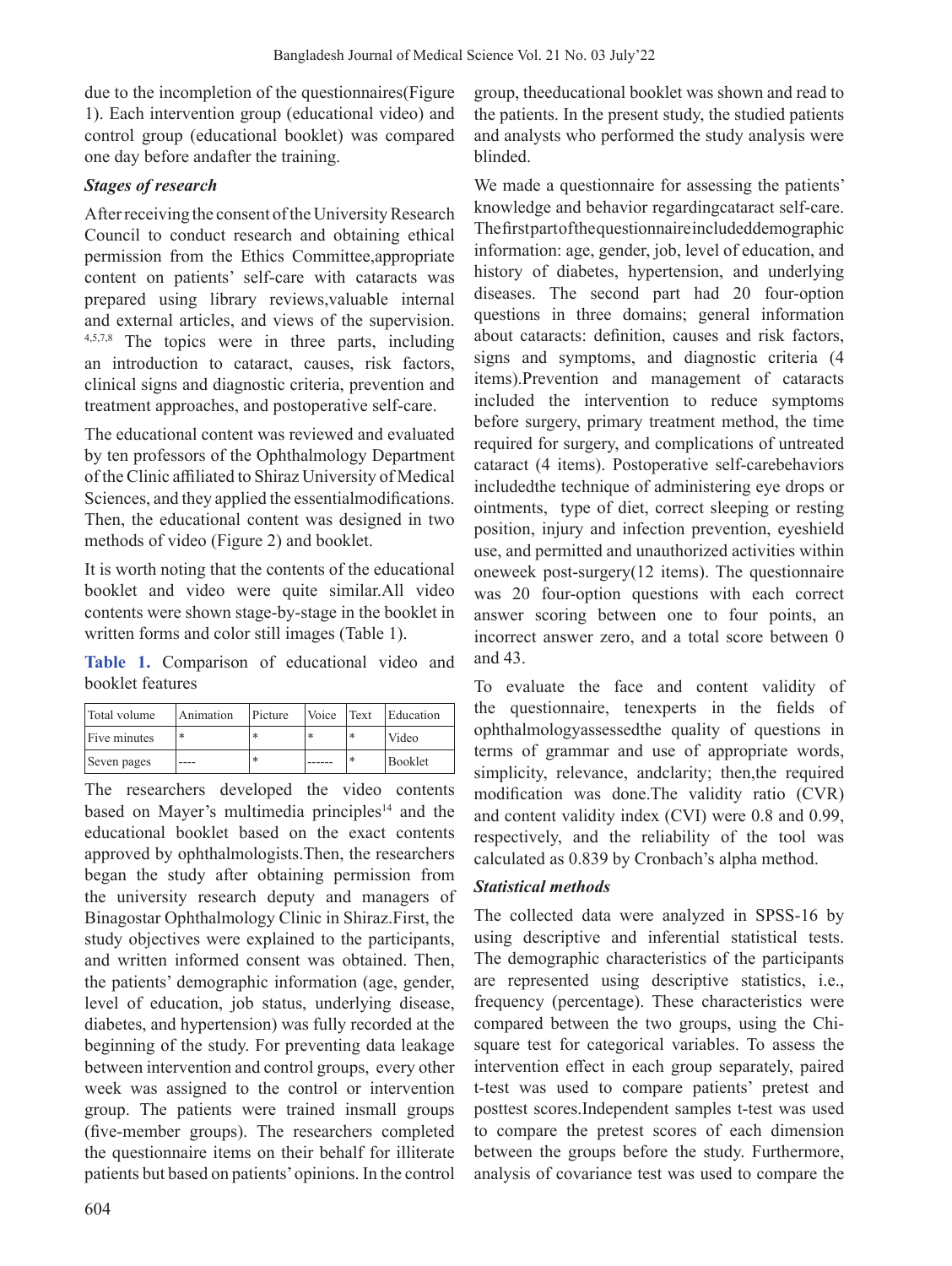posttest self-care performance with controlling age, which was significantly different between the two groups. P-value < .05 was considered significant.

### *Ethical considerations*

The Ethics Committee of Shiraz University of Medical Sciences approved this project (IR.SUMS. REC.1398.861). The necessary information on the research goals and process was provided to all the participants before conducting the study, and their written informed consent was obtained. To comply with the research ethics, patients were ensured that they could voluntarily withdraw from the study at **Table 2.** Demographic characteristics of patients among different groups

any stage of the study. They were also assured that personal information would remain confidential, and only public figures would be provided.

### **Results**

Eighty-threepatientswere recruited through convenience sampling, and eligible participants were randomized based on permuted block randomization. The participants were blinded into two "parallel" groups, intervention (video-based training) and control (booklet training) groups (Figure 2).

The Participants' demographic characteristics are shown in Table 2.

| Variable                          | Subgroup          | Control<br>$N(\%)$ | Intervention<br>$N(\%)$ | Total | P-value |
|-----------------------------------|-------------------|--------------------|-------------------------|-------|---------|
|                                   | Female            | 20(46.5)           | 18(45)                  | 38    |         |
| Gender                            | Male              | 23(53.5)           | 22(55)                  | 45    | 0.89    |
| age                               | $>60$ years       | 23(53.5)           | 32(80)                  | 55    | 0.011   |
|                                   | $< 60$ years      | 20(46.5)           | 8(20)                   | 28    |         |
|                                   | Retired           | 17(39.5)           | 18(45)                  | 35    |         |
| Employment status                 | unemployed        | 17(39.5)           | 16(40)                  | 33    | 0.750   |
|                                   | employment        | 9(18.1)            | 6(15)                   | 15    |         |
|                                   | Undereducated     | 12(27.9)           | 18(45)                  | 30    |         |
| <b>Education</b> level            | elementary        | 8(18.6)            | 5(12.5)                 | 13    | 0.394   |
|                                   | Diploma           | 18 (41.9)          | 12(30)                  | 30    |         |
|                                   | Above the diploma | 5(11.6)            | 5(12.5)                 | 10    |         |
| History of high blood<br>pressure | Yes               | 18(34.9)           | 15(37.5)                | 30    | 0.804   |
|                                   | No                | 28(65.1)           | 25(62.5)                | 53    |         |
| History of diabetes               | Yes               | 18(41.9)           | 11(27.5)                | 29    | 0.170   |
|                                   | No                | 25(58.1)           | 29 (72.5)               | 54    |         |
| Underlying diseases               | Yes               | 6(14)              | 11(27.5)                | 17    | 0.127   |
|                                   | No                | 37 (86)            | 29 (72.5)               | 66    |         |

As shown above, the participants (n=83) in the intervention and control groups were homogenousin terms of demographic variables such as gender (P=0.89), employment status (P=0.857), history of high blood pressure  $(P=0.804)$ , history of diabetes(P=0.170),andunderlyingdiseases(P=0.127). However, the mean age of patients in the intervention

group was significantly higher than that of thecontrol group (P=0.011). The percentage of patients under 60 was considerably lower in the intervention group  $(20\%)$ than that of the control group  $(46.5\%)$ .

Mean score and standard deviation in selfcare performance subscales before and after the intervention in the intervention and control groups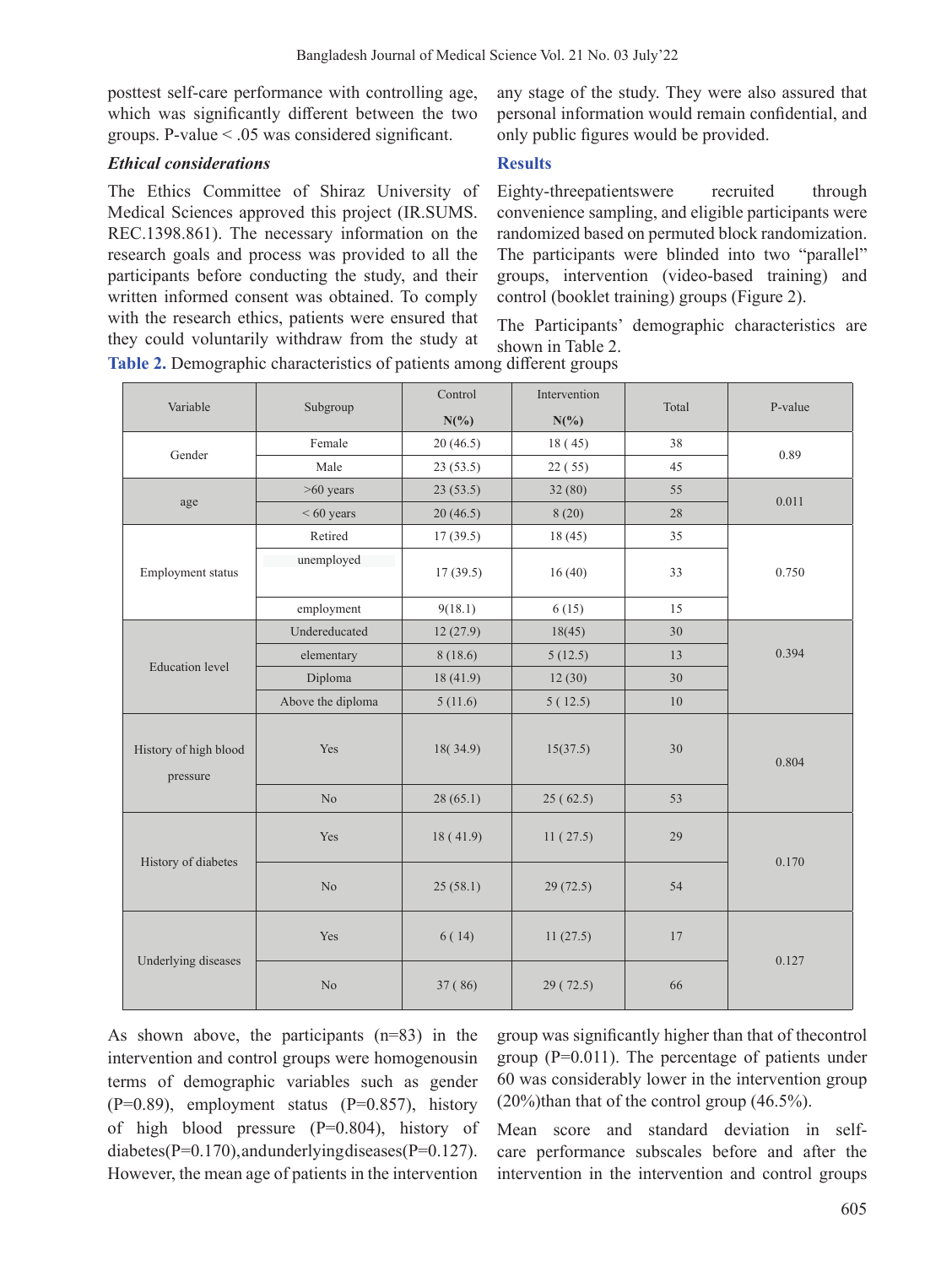were compared (Table 2).

**Table 2:** Within- and between-group comparison of each dimension of self-management scores before and

| Intervention group                                  |               |                 |                  | Control group        |                  |                  |                      |                                 |                      |
|-----------------------------------------------------|---------------|-----------------|------------------|----------------------|------------------|------------------|----------------------|---------------------------------|----------------------|
|                                                     | Before        |                 | After            |                      | Before           | After            |                      | Between-<br>group<br>comparison |                      |
| Self-care<br>dimensions                             | $Mean \pm SD$ |                 | $Mean \pm SD$    | p-value <sup>w</sup> | $Mean \pm SD$    | $Mean \pm SD$    | p-value <sup>w</sup> | p-value <sup>b</sup>            | p-value <sup>a</sup> |
| domain 1 (general information<br>about cataracts)   |               | $3.87 \pm 1.68$ | $6.65 \pm 1.38$  | < 0.001              | $3.55 \pm 1.95$  | $6.23 \pm 1.55$  | < 0.001              | 0.433                           | 0.393                |
| domain 2 (prevention and<br>management of cataract) |               | $3.92 \pm 2.10$ | $8.20 \pm 1.77$  | < 0.001              | $3.37 \pm 2.28$  | $7.79 \pm 2.32$  | < 0.001              | 0.256                           | 0.957                |
| domain 3(Postoperative self-<br>care behaviours)    |               | $13.6 \pm 5.01$ | $21.82 \pm 3.82$ | < 0.001              | $11.76 \pm 6.76$ | $19.09 \pm 5.81$ | < 0.001              | 0.147                           | 0.037                |

after the intervention

p-valuew: within-group comparison in each interventional and control group based on paired t-test

p-value<sup>b</sup>: between-group comparison before the intervention based on independent t-test

p-value<sup>a</sup>: between-group comparison after the intervention based on analysis of covariance test with adjusting the effect of age

Our findings revealed that the mean of pretest selfcare scores in all three dimensions did not differ significantly between the two groups (the column p-valueb ),ensuring us the baseline scores of the two groups were homogenous before the intervention. Moreover, in both groups, the mean scores of self-care performance increased significantly in all domains after the intervention (p-value<sup>w</sup><0.001). Since there were no significant differences between the groups before the study, we compared the after-intervention scores by analyzingthe covariance test and adjusting the impact of age as a confounding variable. Our results showed that the mean score of dimensions 1 and 2 did not differ significantly between the groups. In contrast, the mean score of dimension 3 was higher in the intervention group thanthat of the control group  $(21.82 \pm 3.82 \text{ vs. } 19.09 \pm 5.81, \text{ p-value}=0.037)$ . This result implied that our intervention had a beneficial effect on this subscale of self-care performance.

We investigated the relationship between the patients' self-care performance and their demographic characteristics (age, gender, level of education, job, and the status of underlying diseases) before and after the intervention(Table 3).

Table 3 represents the mean scores of self-care performance in other demographic characteristic variables for all three dimensions. As shown, there

were no significant differences between male and female patients in all three dimensions of selfcare performance in both intervention and control groups except for dimension 2 in the control group. Females had significantly higher scores than males (p-value=0.04). Regarding the effect of age, no significant difference was observed between patients being under and above 60 exceptfor dimension 1 in the control group. The patients above 60 had significantly higher scores than the patients who were under 60 (p-value=0.02). In addition, no significant discrepancy was detected between patients with and without diabetes in both intervention and control groups. In comparison,patients with hypertension had significantly higher self-care scores only in dimension onethan those without hypertension (p-value=0.038). The self-care performance scores showed no significant difference between women and men in the video-based training group.However,in the educational booklet group, the self-care performance of women was higher than that of men in dimension 2 ( $p = 0.040$ ). In comparing two educational groups separately, the self-care performance of videobased training was the same in both age variables of above 60 and under 60 years. Still, the self-care performance score was significant in dimension 1 of the educational booklet posttest ( $p = 0.02$ ), and it was higher in patients aged over 60. In the variable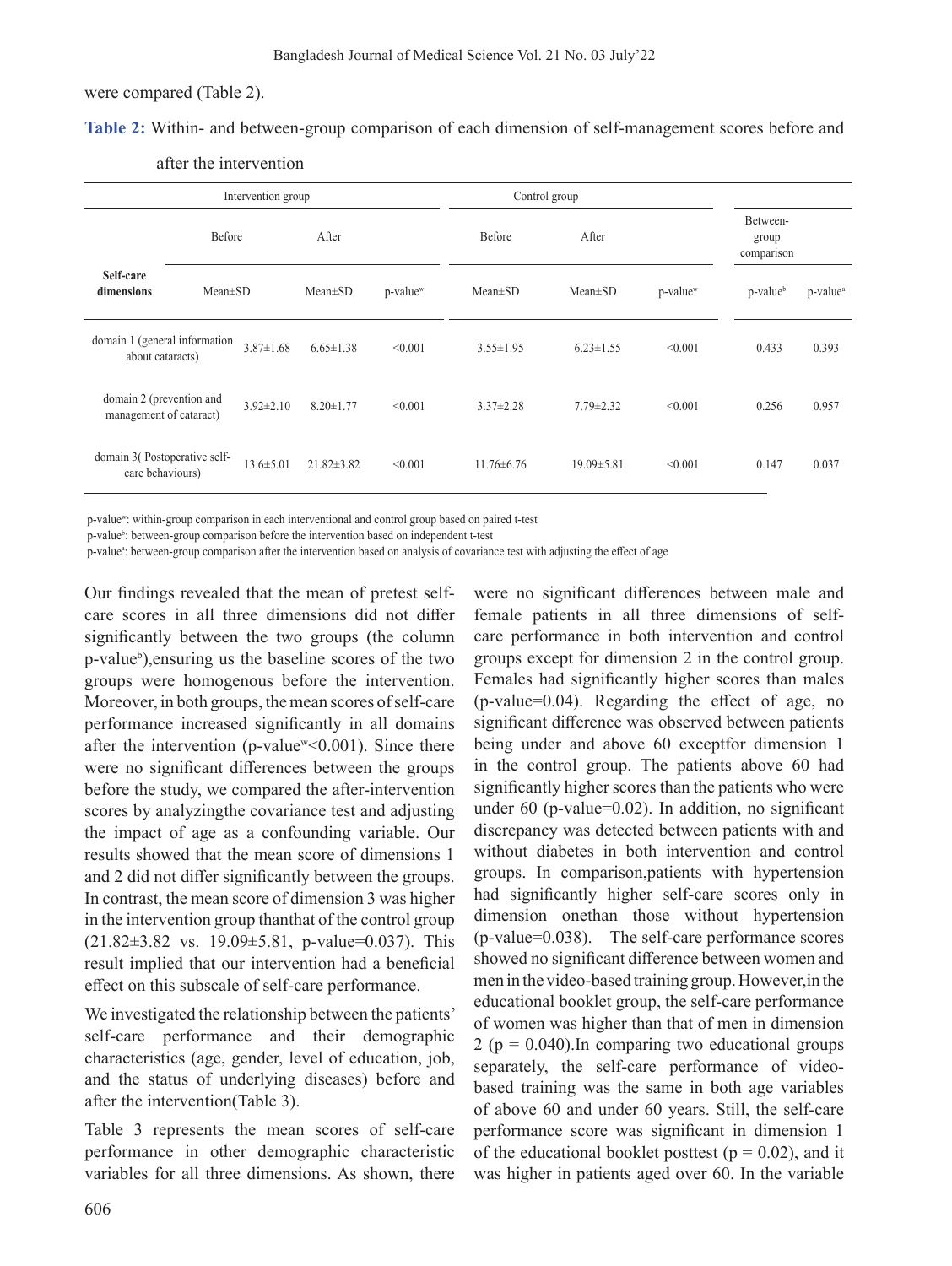|                          | <b>Intervention group</b> |                 |                  |  | Control group   |                 |                  |
|--------------------------|---------------------------|-----------------|------------------|--|-----------------|-----------------|------------------|
|                          | Dimension 1               | Dimension 2     | Dimension 3      |  | Dimension 1     | Dimension 2     | Dimension 3      |
| <b>Sex</b>               | $Mean \pm SD$             | $Mean \pm SD$   | $Mean \pm SD$    |  | $Mean \pm SD$   | $Mean \pm SD$   | $Mean \pm SD$    |
| Male                     | $6.50 \pm 1.30$           | $7.90 \pm 1.68$ | $21.31 \pm 3.40$ |  |                 | $7.30 \pm 2.49$ | $18.43\pm 6.55$  |
| Female                   | $6.83 \pm 1.50$           | $8.55 \pm 1.85$ | 22.44±4.31       |  | $6.70 \pm 1.34$ | $8.75 \pm 1.88$ | 19.85±4.91       |
| P-value                  | 0.457                     | 0.256           | 0.361            |  | 0.065           | 0.040           | 0.433            |
| Age                      |                           |                 |                  |  |                 |                 |                  |
| Under 60                 | $6.50 \pm 1.69$           | $7.62 \pm 2.26$ | $21.5 \pm 5.31$  |  | $5.65 \pm 1.72$ | $7.40 \pm 2.72$ | $17.30 \pm 6.02$ |
| Above 60                 | $6.85 \pm 1.33$           | $8.34 \pm 1.63$ | $21.9 \pm 3.46$  |  | $6.73 \pm 1.21$ | $8.47 \pm 1.83$ | $20.65 \pm 5.26$ |
| P-value                  | 0.737                     | 0.311           | 0.792            |  | 0.020           | 0.131           | 0.058            |
| <b>Diabetes</b>          |                           |                 |                  |  |                 |                 |                  |
| Yes                      | $6.55 \pm 1.45$           | $8.10 \pm 1.82$ | 21.57±3.98       |  | $6.04 \pm 1.56$ | $7.96 \pm 2.30$ | $5.63 \pm 1.12$  |
| No                       | $6.91 \pm 1.22$           | $8.45 \pm 1.69$ | $22.63 \pm 3.41$ |  | $6.50 \pm 1.54$ | $8.00 \pm 2.45$ | $6.21 \pm 1.46$  |
| P-value                  | 0.474                     | 0.582           | 0.416            |  | 0.345           | 0.956           | 0.930            |
| <b>Hypertension</b>      |                           |                 |                  |  |                 |                 |                  |
| <b>Yes</b>               | $7.00 \pm 1.90$           | $8.16 \pm 1.72$ | $21.84 \pm 3.38$ |  | $6.11 \pm 1.61$ | $7.71 \pm 2.46$ | 19.00±5.79       |
| No                       | $6.06 \pm 1.53$           | $8.26 \pm 1.91$ | 21.80±4.60       |  | $6.46 \pm 1.45$ | $8.46 \pm 2.03$ | $19.26 \pm 6.05$ |
| P-value                  | 0.038                     | 0.857           | 0.975            |  | 0.477           | 0.318           | 0.888            |
| <b>Employment status</b> |                           |                 |                  |  |                 |                 |                  |
| Retired                  | $6.00 \pm 1.32$           | $8.05 \pm 1.69$ | $21.00 \pm 3.53$ |  | $5.94 \pm 1.78$ | $7.29 \pm 2.59$ | $19.23 \pm 6.11$ |
| unemployed               | $7.06 \pm 1.34$           | $8.18 \pm 2.10$ | 22.43±4.48       |  | $6.58 \pm 1.41$ | $8.58 \pm 2.00$ | $19.05 \pm 5.10$ |
| employment               | $7.50 \pm 0.83$           | $8.66 \pm 1.03$ | 22.66±2.65       |  | $6.11 \pm 1.36$ | $8.11 \pm 2.26$ | 18.88±7.09       |
| p-value                  | 0.018                     | 0.774           | 0.476            |  | 0.474           | 0.269           | 0.990            |
| <b>Education</b>         |                           |                 |                  |  |                 |                 |                  |
| Undereducated            | $6.72 \pm 1.36$           | $7.88 \pm 1.96$ | 21.83v4.54       |  | $6.50 \pm 1.08$ | $8.08 \pm 1.97$ | 19.08±4.54       |
| elementary               | $5.80 \pm 2.28$           | $7.20 \pm 1.92$ | $20.00\pm4.63$   |  | $5.87 \pm 1.95$ | $7.00 \pm 2.77$ | $16.62 \pm 6.90$ |
| Diploma                  | $7.25 \pm 0.62$           | $8.91 \pm 1.50$ | $22.50 \pm 3.14$ |  | $6.05 \pm 1.76$ | $8.05 \pm 2.48$ | 19.50±5.97       |
| Above the diploma        | $5.80 \pm 1.30$           | $8.60 \pm 0.89$ | $22.00 \pm 1.00$ |  | $6.80 \pm 1.09$ | $9.00 \pm 1.73$ | $21.60\pm 6.50$  |
| p-value                  | 0.105                     | 0.228           | 0.694            |  | 0.658           | 0.503           | 0.497            |

**Table 3:** The mean of self-care performance in different categories of demographic characteristics in intervention and control groups

of education level using ANOVA test, due to our type of classification,four groups of low literacy, the secondary level of education, diploma, and above diploma, no difference was observed in the self-care performance score of patients in video-based training and educational booklet in terms of education level. In the relationship between job variables and patients'self-care performance score, due to the lack of samples, job subgroups were classified into three job categories (retired, unemployed, and employed). A significant difference was observed in the posttest of dimension 1 ( $p = 0.048$ ).

As shown in Table 3, to differentiate the effects of job variablesbyexactpost-hoctest,apairwisecomparison shows that retired and unemployed patients were significant compared to employed patients with (p

 $= 0.054$ ). Finally, by separating jobs in two groups of video-based training and an educational booklet with the exact post-hoc test, retired participants' selfcare performance in dimension 1 in the video-based training group was significantly higher ( $p = 0.052$ ).

There was a significant difference between the history of hypertension variable and patients' self-care performance pretest score in dimension 1 ( $p = 0$ ). The initial knowledge of patients with hypertension was higher than that of people without hypertension. Concerning the relationship between the underlying disease variable and patients' self-care performance score, except for the self-care performance pretest score of dimension 1 with  $p = 0.186$ , there was a significant difference between patients with and without underlying disease in other domains. People with the underlying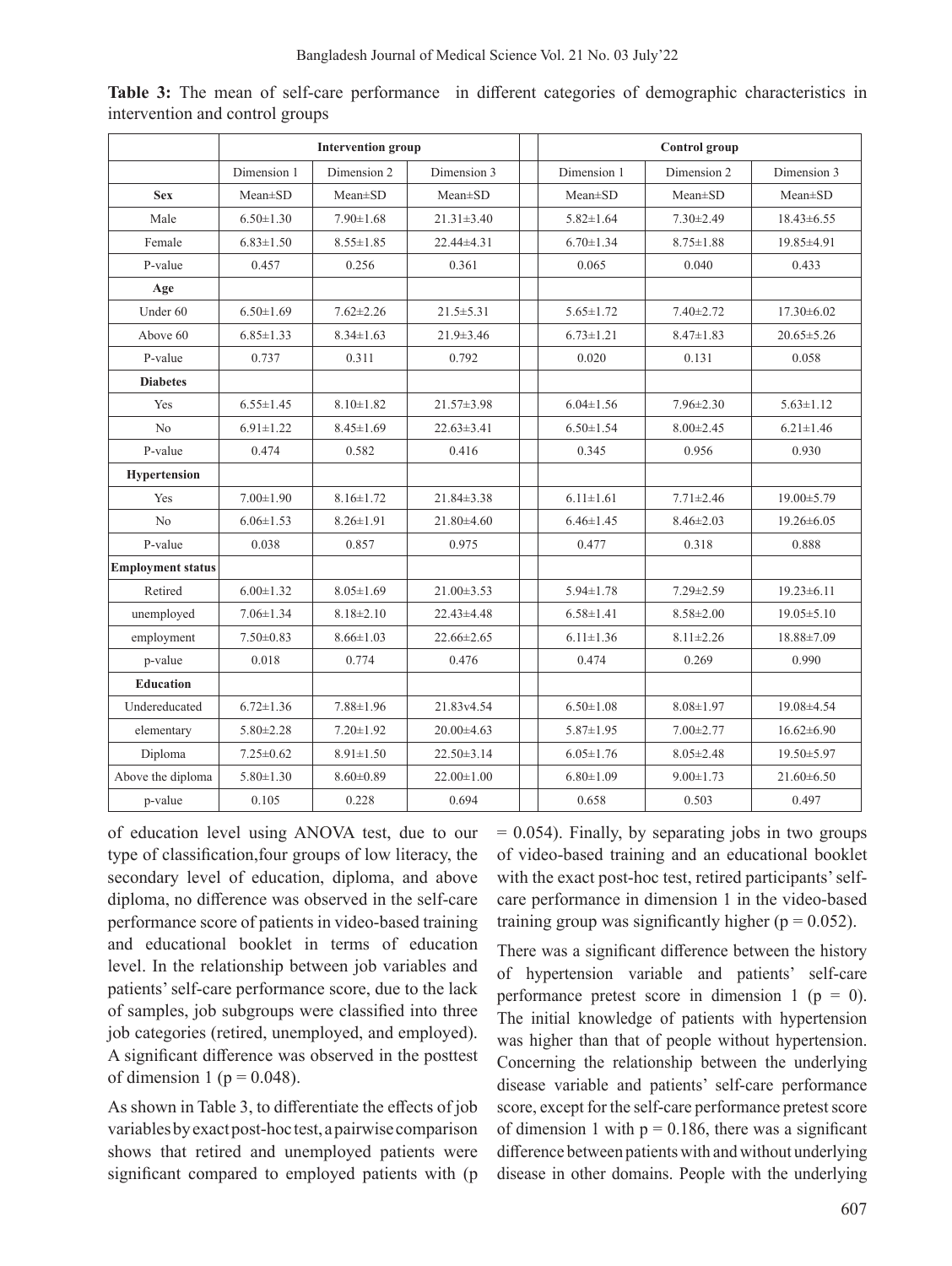disease had a higher self-care performance score than patients without underlying conditions. There was no relationship between the diabetes variable and patients' self-care performance score.

## **Discussion**

The present study compared the effects of videobased and booklet educational methods on the selfcare performance of patients with cataracts. Based on the results, both approaches improved the patients' self-care performance. However, video-based training had a more significant effect on the patients' behavior toward postoperative care.

The result of the present study is consistent with that of Jothi et al.,in which the effects of video-assisted teaching on knowledge and self-care efficacy of epileptic patientswere evaluated and revealedthat this method could affect patients' knowledge and self-efficacy.<sup>15</sup>In addition, Maliheh et al. indicated that video-based training could improve pregnant women's self-efficacy.16Cornoiu et al. also compared the effects of animation, educational pamphlets, and face-to-face training methods on patients' knowledge of knee arthroscopy. Theyreportedthat animation could significantly influence people's knowledge.17Our study also showed that video-based training had improved the level of self-care behavior. One of the main factors influencing the effectiveness of this method is utilizing a combination of media such as image, animation, and audio, which can draw the patients' attention to the content and immerse the learner in the instructional process, especially in the teaching manual skills.16-17 Consequently,the participants can achieve mastery in a piece of specific knowledge andskills.

Furthermore, our study revealed that both booklet and video had the same effect on teaching basic concepts. This result concurs with other studies, which indicated that both of these educational methods led to better learning among patientsundergoing coronary angiography and myocardial infarction, as well as those withhigh-risk behaviors.<sup>18-19</sup>These results show that both video and booklet methods can increase learners' knowledge and self-care behavior. Therefore, combining these two teaching methods could increase their efficacy because people with different learning preferences can choose the appropriate teaching method. Gündüz et al. reported that integrating educational approaches such as video and bookletcould reducepatients' pain before surgery.20We also examined other factors that could potentially affect the results of our study. The results showed that older women in the booklet and those who were retired in the video-based groups obtained higher self-care performance scores. Patients with hypertension or underlying disease received higher initial knowledge about cataract and were more educable.These results show that people have different learning preferences, and combining learning methods such as video and booklet can increase their self-care.Regarding study limitations, for future research, it is recommended that videobased and booklet training be compared for a longer time and with a larger sample size to achieve a more precise measurement of the self-care of patients undergoing cataract surgery.

### **Conclusion**

Given the effectiveness of video-based and booklet training for promoting patients'selfcare performance referring to clinical centers, it is recommended to integrate video and booklets into patients' education to improve their self-care performance.

### **Acknowledgments**

This article resulted from a master's thesis research project at Shiraz University of Medical Sciences (SUMS). We are grateful to the research counselor of SUMS for supporting this study, the Clinical Research Development Centre for analyzing the data, and the Virtual School of SUMS for developing the electronic contents. We also wish to thank the Physicians in Binagostar Ophthalmology Clinic for their honest cooperation and help conduct the present study. The authors wish to

thank Dr. L. Khojasteh at the Research Consultation Center (RCC) of Shiraz University of

Medical Sciences for his invaluable assistance in editing this manuscript.

**Conflict of Interest**: There is no conflict of interest for this article.

**Source of Funding**: None declared.